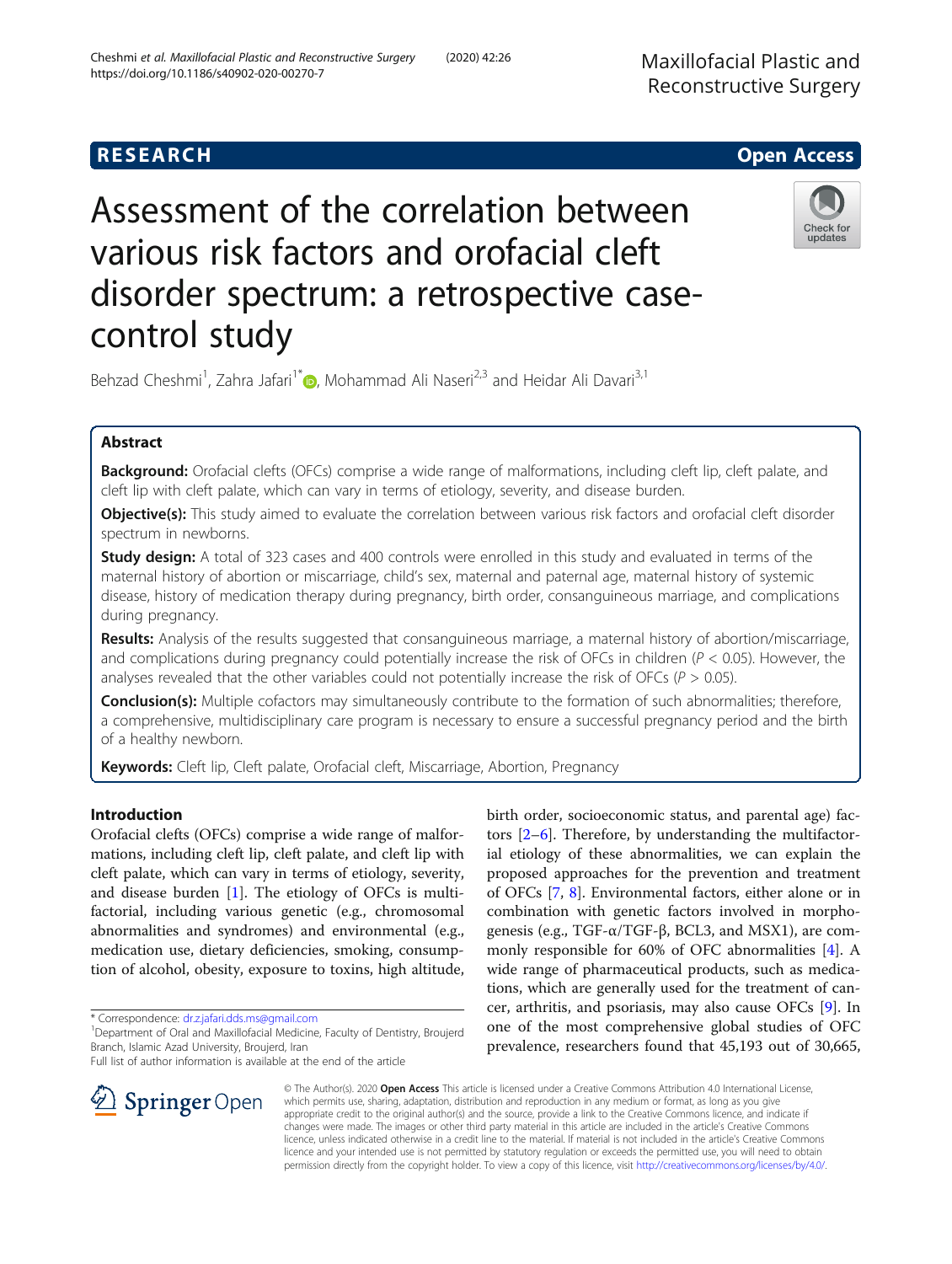615 people were diagnosed with one of these abnormalities, that is, 1.47 per 1000 live births worldwide [\[10\]](#page-4-0). Patients with a type of OFC often experience complications, such as cosmetic problems, reduced muscle function, feeding problems, ear infections, speech difficulties, dentoalveolar disorders (e.g., dental crowding and decay), and significant psychological effects on the child and parents [[11,](#page-4-0) [12](#page-4-0)]. Currently, studies on individuals with OFCs mainly focus on the etiology of these abnormalities to reduce the incidence rate. Since the formation of OFCs is not often dependent on a single factor, and multiple cofactors may simultaneously contribute to such abnormalities, a one-dimensional study is unlikely to yield reliable results. Therefore, in this study, we aimed to evaluate the association between various factors and the birth of a child with OFCs.

### Materials and methods

This retrospective, case-control study was conducted at the Craniofacial and Cleft Research Center of Isfahan University of Medical Sciences, Isfahan, Iran, from 2014 to 2020. Data were collected by reviewing the medical records of mothers, fathers, and children, with or without a reported history of OFCs. The study procedures were verbally explained to the parents, and written consent was obtained. All procedures in this study were in accordance with the ethical standards of the local research committee, as well as the Declaration of Helsinki.

Mothers who received childbirth care at the hospital and delivered newborns with or without OFCs were included in this study. The exclusion criteria were as follows: (1) Patients without medical records, (2) patients with incomplete medical records, (3) mothers not receiving medical care at the hospital during 2014–2020 and also, (4) patients diagnosed with syndromic OFCs were excluded. The study variables included the maternal history of abortion or miscarriage, child's sex, maternal and paternal age, maternal history of systemic disorders, history of medication therapy during pregnancy, birth order, consanguineous marriage, and complications during pregnancy.

The obtained data were stored in a database and analyzed using SPSS<sup>®</sup> Version 26.0 (IBM Corp., Armonk, N.Y., USA). Statistical analyses were carried out using logistic regression analysis. To estimate the risk of OFCs, the odds ratio (OR) was calculated at a confidence interval of 95% (95% CI). P values less than 0.05 were considered statistically significant.

#### Results

A total of 323 cases and 400 controls were enrolled in this study. The mean  $\pm$  SD of age was 31.4  $\pm$  5.4 and  $30.78 \pm 5.05$  years in the case and control mothers, respectively. Also, the mean  $\pm$  SD of age was 32.60  $\pm$ 4.80 and 31.69  $\pm$  4.76 years in the case and control fathers, respectively. Overall, 171 (53%) children in the case group and 204 (51%) children in the control group were female. Based on the results, 42 (13%) mothers of children with OFCs and 28 (7%) control mothers reported a history of abortion or miscarriage. Also, 119 (36%) mothers of children with OFCs and 93 (23%) control mothers reported a consanguineous marriage.

A review of mothers' medical records showed that 36 (11%) mothers of children with OFCs and 32 (8%) control mothers suffered from at least one systemic disorder. Medication therapy during pregnancy was reported by 122 (38) case mothers and 124 (31%) control mothers. The results showed that 92 (29%) mothers of children with OFCs and 88 (22%) control mothers experienced a complication during pregnancy.

Based on the results, the correlation between the birth of a child with OFCs and child's sex (OR = 1.081; CI 0.806–1.450), medication use during pregnancy (OR = 1.358; CI 0.997–1.850), and history of a systemic disorder (OR = 1.443; CI 0.874-2.380) was not significant  $(P > 0.05)$ . However, the birth of a child with OFCs had a potential correlation with the maternal history of abortion/miscarriage (OR = 1.986; CI 1.201–3.283), consanguineous marriage (OR =  $1.926$ ; CI 1.393-2.662), and complications during pregnancy (OR = 1.412; CI 1.007– 1.980)  $(P > 0.05)$ .

Table [1](#page-2-0) presents the results of bivariate and multivariate analyses, comparing the demographic and clinical characteristics of patients with OFCs and the controls. To improve the accuracy of our findings and prevent the effects of confounding factors, the adjusted ORs were also reported for the variables, in addition to the independent OR for each variable.

### **Discussion**

The main purpose of this study was to evaluate the correlation between various risk factors and orofacial cleft disorder spectrum in newborns. As explained earlier, to improve the accuracy of available data, the correlation between the various risk factors and the risk of giving birth to a child with OFCs was evaluated in a multifactorial model. For this purpose, we reported the adjusted ORs, in addition to the crude ORs.

We may be able to computationally explain the incidence and prevalence of OFCs by examining the risk factors in each community [[5\]](#page-4-0). This study was conducted at the Craniofacial and Cleft Research Center of Isfahan University of Medical Sciences, Isfahan, Iran. In this regard, Khazaei et al. [\[13](#page-4-0)], in a meta-analysis, reported that the cumulative incidence of OFCs in Iran was 1.0/1000 (0.77/1000 to 3.37/1000; 95% CI 0–1.5). Therefore, it can be concluded that the incidence of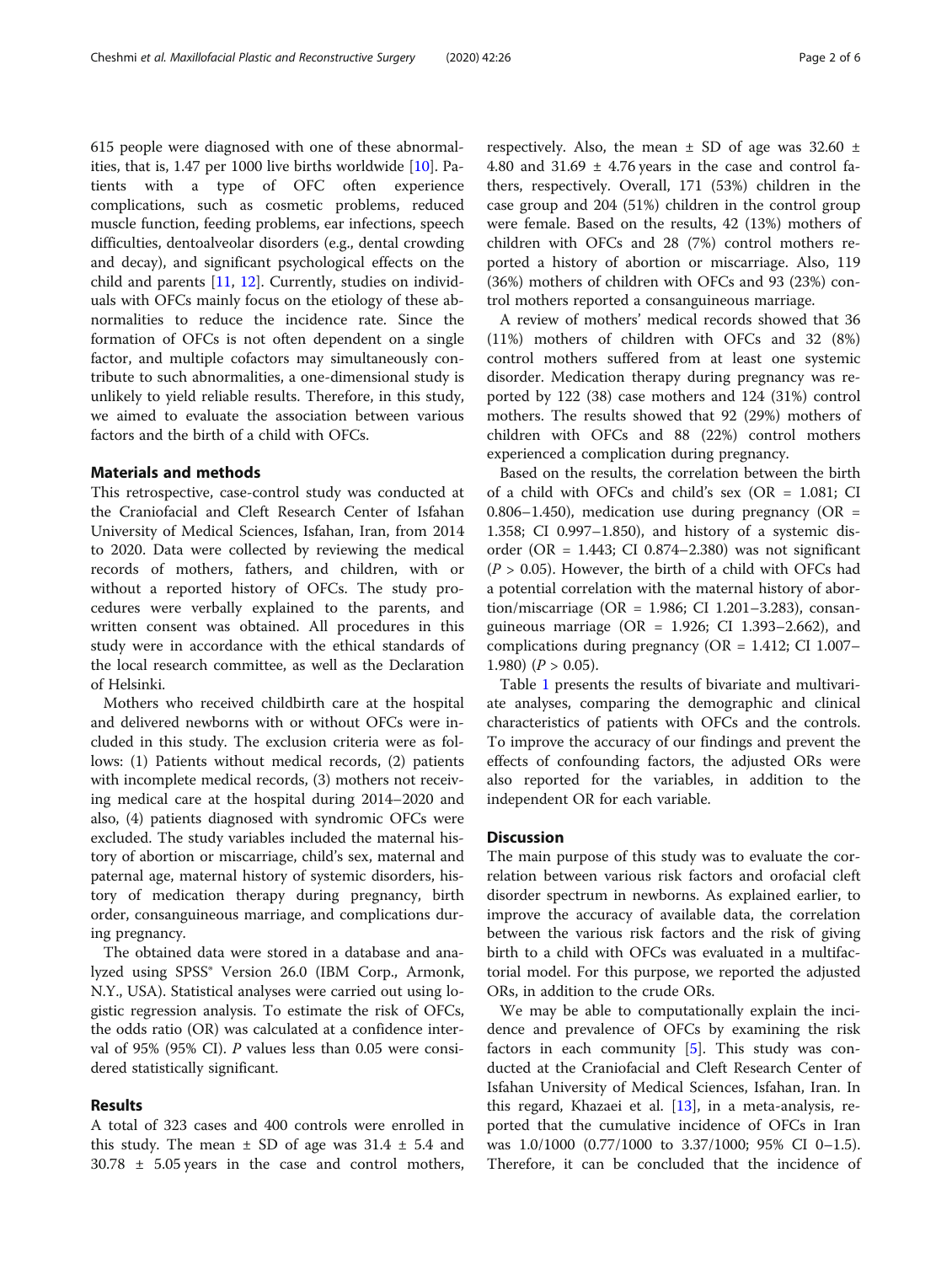<span id="page-2-0"></span>Table 1 The association between the risk factors and development of OF

| Variables                             |                   | Case (%) | Control (%) | Odds ratio $(CI = 95%)$ | $P$ value | Adjusted OR <sup>a</sup> (95% CI) | $P$ value |
|---------------------------------------|-------------------|----------|-------------|-------------------------|-----------|-----------------------------------|-----------|
| Sex female (male, reference category) |                   | 171(53)  | 204(51)     | 1.081 (0.806-1.450)     | 0.60354   | $1.007(0.742 - 1.367)$            | 0.964131  |
| History of abortion/miscarriage       |                   | 42 (13)  | 28(7)       | 1.986 (1.201-3.283)     | 0.007475  | 1.339 (0.761-2.355)               | 0.311026  |
| Consanguineous marriage               |                   | 119 (36) | 93 (23)     | 1.926 (1.393-2.662)     | 0.00735   | 1.854 (1.329-2.586)               | 0.0275    |
| <b>Systemic diseases</b>              |                   | 36(11)   | 32(8)       | 1.443 (0.874-2.380)     | 0.151417  | 1.307 (0.773-2.211)               | 0.318197  |
| <b>Medication during pregnancy</b>    |                   | 122 (38) | 124(31)     | 1.358 (0.997-1.850)     | 0.05254   | 1.339 (0.971-1.847)               | 0.074891  |
| <b>Complications during pregnancy</b> |                   | 92 (29)  | 88 (22)     | 1.412 (1.007-1.980)     | 0.045517  | 1.293 (0.901-1.856)               | 0.162789  |
| Maternal age (years)                  | < 25              | 43 (14)  | 48 (12)     | 1.483 (0.904-2.432)     | 0.118696  | 1.608 (0.952-2.717)               | 0.075617  |
|                                       | 26-30 (reference) | 87(27)   | 136 (34)    |                         |           |                                   |           |
|                                       | $30 - 35$         | 102(31)  | 132(33)     | 1.063 (0.939-1.204)     | 0.335031  | $1.062(0.931 - 1.213)$            | 0.369834  |
|                                       | > 35              | 91 (28)  | 84 (21)     | 1.151 (1.042-1.272)     | 0.005646  | 1.139 (1.027-1.264)               | 0.01355   |
| Paternal age (years)                  | < 25              | 29(9)    | 44 (11)     | 1.023 (0.584-1.792)     | 0.93643   | 1.092 (0.602-1.982)               | 0.771544  |
|                                       | 26-30 (reference) | 67(21)   | 104 (26)    |                         |           |                                   |           |
|                                       | $30 - 35$         | 122 (38) | 144 (36)    | 1.098 (0.964-1.251)     | 0.158797  | 1.098 (0.958-1.260)               | 0.179591  |
|                                       | > 35              | 105(32)  | 108(27)     | 1.106 (0.998-1.225)     | 0.053716  | 1.105 (0.993-1.230)               | 0.067299  |
| <b>Birth order</b>                    | 1st (reference)   | 158 (49) | 156 (39)    |                         |           |                                   |           |
|                                       | 2nd               | 83 (26)  | 140(35)     | $0.760$ (0.638-0.906)   | 0.002204  | $0.789$ (0.656-0.948)             | 0.011335  |
|                                       | 3rd               | 51 (16)  | 72 (18)     | $0.887(0.771 - 1.021)$  | 0.096105  | $0.914(0.791 - 1.057)$            | 0.225932  |
|                                       | 4th and higher    | 31(9)    | 32(8)       | $0.997(0.870 - 1.142)$  | 0.963656  | $0.988(0.856 - 1.142)$            | 0.872614  |
| Total                                 |                   | 323(100) | 400 (100)   |                         |           |                                   |           |

C <sup>a</sup>OR is adjusted for all other factors in the table

OFCs is lower in Iran, compared to the global average  $[10]$  $[10]$ .

Our findings revealed a potential correlation between the history of abortion/miscarriage and the birth of a child with OFCs in the subsequent pregnancies ( $P \leq$ 0.05), which is consistent with the results of several studies [\[14](#page-4-0)–[16](#page-4-0)]. Mbuyi-Musanzayi et al. [\[17](#page-4-0)] and Acuña-González et al. [[18\]](#page-4-0), in two independent studies, showed that the maternal history of miscarriage increased the risk of giving birth to a child with OFCs in the subsequent pregnancies; however, their findings were not statistically significant. According to our literature review, no study has yet assessed the etiology of the increased risk of OFCs in children of mothers with a history of miscarriage. It is theoretically possible that factors, such as consumption of antimiscarriage medications, abnormalities and defects in the uterine wall, and increased maternal stress in the subsequent pregnancies, are related to the increased risk of OFCs in children of mothers with a history of miscarriage [[19](#page-4-0)–[22\]](#page-4-0).

The results of the present study showed that female newborns were slightly more likely to develop cleft lip and cleft palate, compared to males, although this correlation was not significant ( $P > 0.05$ ). The male/female ratio in our study was about 0.88, whereas this ratio in another study conducted in Iran was 2.3 [[23\]](#page-4-0). Also,

studies from other countries often suggest that males are more likely to be born with OFCs, compared to females [[15,](#page-4-0) [17](#page-4-0), [24\]](#page-4-0); overall, understanding the cause of this difference requires further investigations.

Moreover, medication use during pregnancy has been identified as a factor, which cannot potentially increase the risk of OFCs in children  $(P > 0.052)$ . However, the independent analysis of medications used by mothers during pregnancy was beyond our capacity. Our investigations showed that the most common medications used by the mothers of children with OFCs during pregnancy included anti-stress medications, miscarriage prevention drugs, antibiotics, and some pain-relief medications, such as non-steroidal antiinflammatory drugs. Nevertheless, the results of various studies [[14](#page-4-0)–[16,](#page-4-0) [25](#page-4-0)–[28\]](#page-4-0) regarding the increased risk of OFCs following medication therapy are inconsistent. We believe that it is not statistically reliable to report an absolute OR for all drug categories, and it is suggested to evaluate each drug category separately. The results of studies evaluating the effect of a particular drug on the increased risk of OFCs are probably more conclusive [\[29](#page-4-0)–[32](#page-4-0)].

Pregnancy complications such as maternal cold or flu, preeclampsia, anemia, pregnancy hypertension, gestational diabetes, and intrauterine hypoxia can potentially increase the risk of OFCs in children  $(P < 0.05)$ .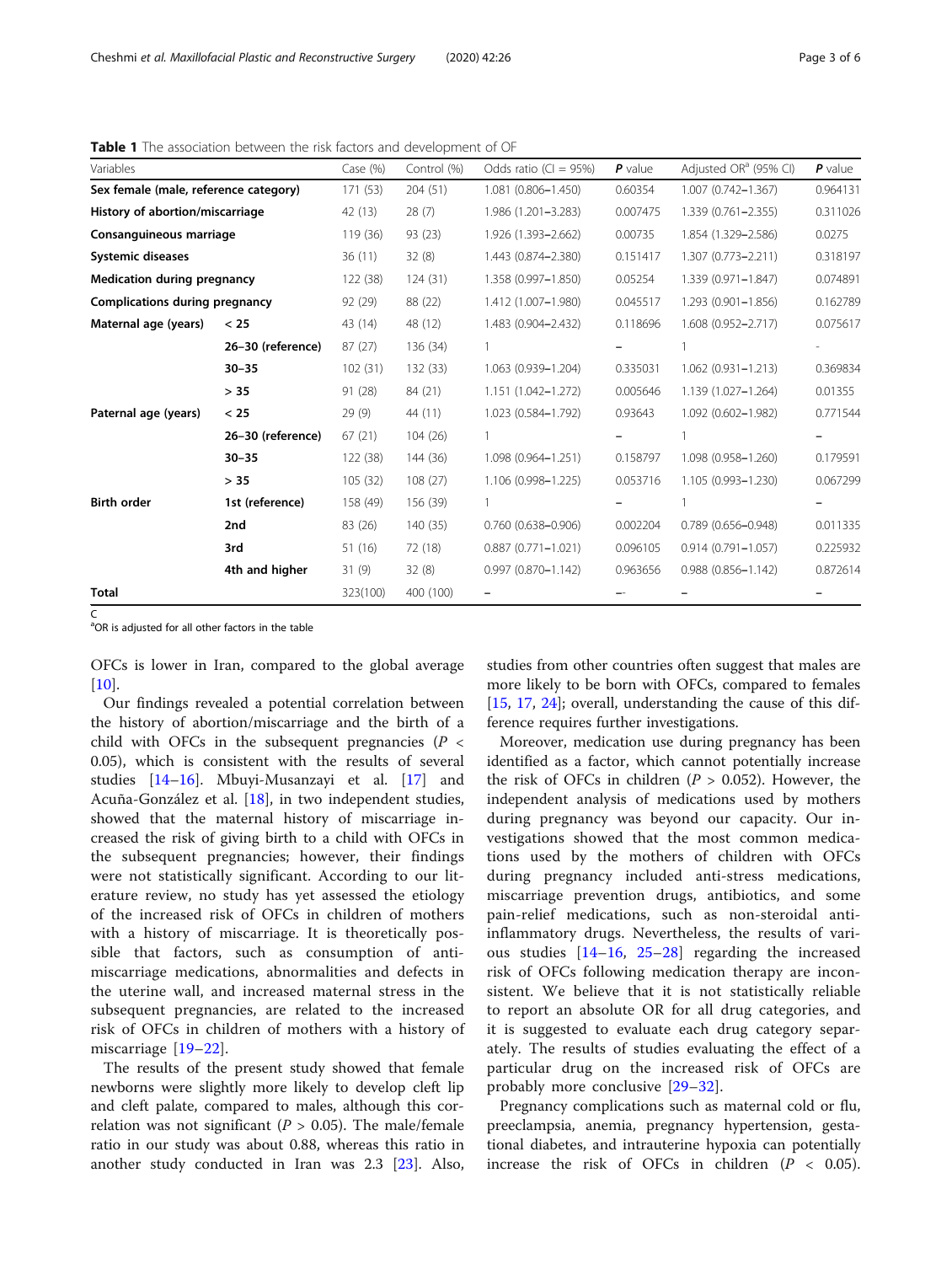Similarly, a study by Bui et al. [[16](#page-4-0)] revealed that complications during pregnancy significantly increased the risk of OFCs in children. On the other hand, Acuña-González et al. reported that the effect of gestational diabetes and preeclampsia on the increased risk of OFCs was not significant ( $P > 0.05$ ) [[18](#page-4-0)].

According to the definition of systemic disorders, which are known to affect a number of organs and tissues or the body as a whole [[33\]](#page-4-0), we found that the effect of maternal systemic disorders on the risk of OFCs in children was not significant ( $P > 0.05$ ). Similarly, the results of a study by Mirilas et al. [\[34\]](#page-4-0) showed that maternal systemic disease could not significantly increase the risk of OFCs in children. On the other hand, Taghavi et al. [\[35](#page-4-0)] and Krapels et al. [[36](#page-4-0)], in separate studies, reported that maternal systemic disease increased the risk of OFCs in children.

In the present study, the most remarkable factor, which potentially increased the risk of OFCs, was consanguineous marriage ( $P < 0.05$ ). However, the results of studies by Mbuyi-Musanzayi et al. [[17\]](#page-4-0) and Corona-Rivera et al. [[15\]](#page-4-0) regarding the effect of consanguineous marriage on the risk of OFCs were not significant. It is estimated that 20% of the world's population lives in communities, where there is an inclination toward consanguineous marriage, and 8.5% of children are the result of these marriages worldwide [[37](#page-4-0)–[39](#page-4-0)]. Overall, consanguineous marriage seems to be significantly influ-enced by cultural norms [[40](#page-5-0), [41](#page-5-0)]. The prevalence of consanguineous marriage in Iran is estimated at 38% ( $\alpha$  = 0.0185), which is significantly higher than the global average [\[40](#page-5-0), [42\]](#page-5-0).

In the current study, the effects of maternal and paternal age were not significant for most categories. However, the results of a meta-analysis suggested that fathers and mothers above 40 years had 58% and 28% higher risks of having a child with OFC, respectively, compared to those aged 20–39 years. On the other hand, no association was observed between young maternal and paternal age and the occurrence of OFCs in another study [\[43](#page-5-0)].

Moreover, the results of our study regarding birth order showed that last children were more predisposed to OFCs, which is consistent with the findings of a meta-analysis [[44\]](#page-5-0).

Although a general pattern can be occasionally found among the risk factors for OFCs, our review of various studies indicated that the effects of these risk factors were not similar in different populations. Apart from differences in the sample size, study methodology, and statistical tests, the communities' genetic diversities, as well as geographical, economic, and cultural factors, may affect the outcomes of studies conducted in different societies. For instance, the high prevalence of consanguineous marriage in relatively traditional developing countries significantly increases the risk of OFCs (e.g., Iran), compared to Western developed countries, where this type of marriage is not very common. The implicit conclusion that can be drawn from these findings is that studies conducted in different countries can only identify the factors, which may increase the risk of OFCs. However, to reach a reliable understanding of the factors increasing the risk of OFCs in a specific society, it is essential to conduct an exclusive study of risk factors in the target population.

In the present study, considering the wide range of OFC abnormalities with multiple underlying factors, it was not possible to examine all factors influencing OFCs due to the lack of facilities; this can be considered as the most important limitation of our study. Also, examination of different trimesters, a separate examination of different types of OFCs, paternal factors, smoking, consumption of alcohol, socioeconomic status of families, the status of maternal education, and maternal body mass index was among the crucial factors that could not be addressed in this study and require further investigation.

## Conclusion

Our results indicated a potential correlation between some variables such as consanguineous marriage or a maternal history of abortion/miscarriage and the birth of a child with OFCs in the subsequent pregnancies. Since the formation of OFC, lesions are not usually dependent on a single factor, and multiple cofactors may simultaneously contribute to such abnormalities, and a comprehensive, multidisciplinary care program is necessary to ensure a successful pregnancy period and birth of a healthy newborn. It is also necessary to conduct further studies in various populations in order to gain a comprehensive understanding of the multifactorial etiology of the OFCs disorder spectrum.

#### Abbreviations

OFCs: Orofacial clefts;; CL: Cleft lip; CP: Cleft palate; CLP: Cleft lip with cleft palate; OR: Odds ratio; CI: Confidence interval

#### Acknowledgements

We would like to thank the Faculty of Dentistry of Broujerd Islamic Azad University and Craniofacial and Cleft Research Center of Isfahan University of Medical Sciences for their constructive collaborations.

#### Authors' contributions

B.C. contributed substantially to the conception and design of the study, the acquisition of data, and the analysis and interpretation. Z.J. and M.A.N. provided critical revision of the article and provided final approval of the version to publish. H.A.D. supervised the project. All authors discussed the results and contributed to the final manuscript. The author(s) read and approved the final manuscript.

#### Funding

The author(s) received no financial support for the research, authorship, and/ or publication of this article.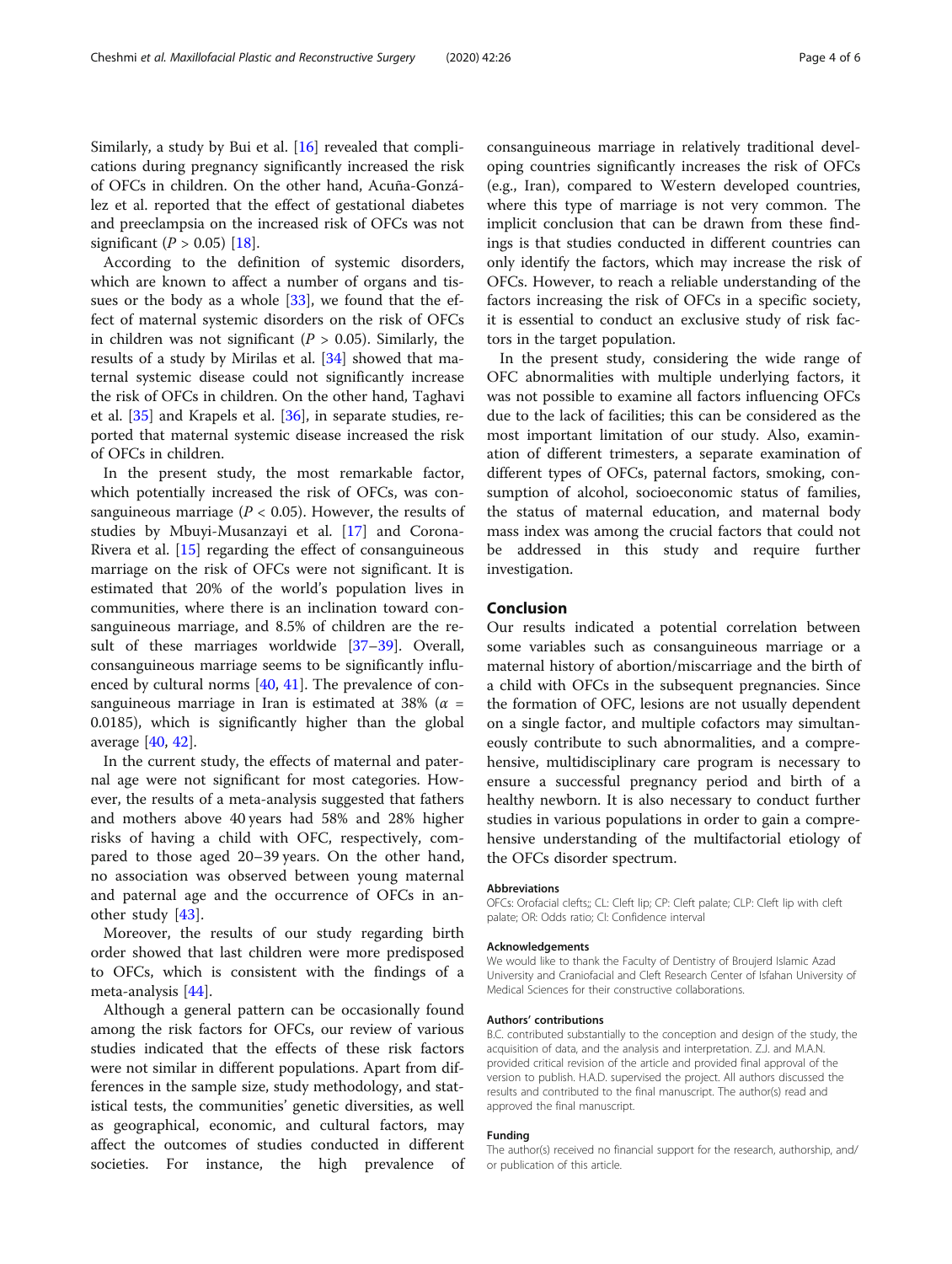#### <span id="page-4-0"></span>Availability of data and materials

The datasets generated and/or analyzed in the current study are not publicly available, but are available from the corresponding author on reasonable request.

#### Ethics approval and consent to participate

This study was designed and conducted in accordance with the recommendations of the Declaration of Helsinki for investigations involving human subjects and was approved by the local research ethics committee (IR.IAU.B.REC.1398.042).

#### Consent for publication

Not applicable.

Competing interests

## The authors declare that they have no competing interests.

#### Author details

<sup>1</sup>Department of Oral and Maxillofacial Medicine, Faculty of Dentistry, Broujerd Branch, Islamic Azad University, Broujerd, Iran. <sup>2</sup>Department of Orthodontics and Dentofacial Orthopedics, Broujerd Branch, Islamic Azad University, Broujerd, Iran. <sup>3</sup>Craniofacial & Cleft Research Center, Isfahan University of Medical Sciences, Isfahan, Iran.

#### Received: 30 June 2020 Accepted: 22 July 2020 Published online: 08 August 2020

#### References

- 1. Pereira AV, Fradinho N, Carmo S, de Sousa JM, Rasteiro D, Duarte R et al (2018) Associated malformations in children with orofacial clefts in Portugal: a 31-year study. Plast Reconstr Surg Glob Open 6(2)
- 2. Eshete M, Butali A, Abate F, Hailu T, Hailu A, Degu S et al (2020) The role of environmental factors in the etiology of nonsyndromic orofacial clefts. J Craniofacial Surg 31(1):113–116
- 3. Moreno Uribe L, Fomina T, Munger R, Romitti P, Jenkins M, Gjessing HK et al (2017) A population-based study of effects of genetic loci on orofacial clefts. J Dent Res 96(11):1322–1329
- 4. Saleem K, Zaib T, Sun W, Fu S (2019) Assessment of candidate genes and genetic heterogeneity in human non syndromic orofacial clefts specifically non syndromic cleft lip with or without palate. Heliyon 5(12):e03019
- 5. Raut JR, Simeone RM, Tinker SC, Canfield MA, Day RS, Agopian A (2019) Proportion of orofacial clefts attributable to recognized risk factors. Cleft Palate-Craniofacial J 56(2):151–158
- 6. Beaty TH, Marazita ML, Leslie EJ (2016) Genetic factors influencing risk to orofacial clefts: today's challenges and tomorrow's opportunities. F1000Research 5.
- 7. Tolarova MM (2016) Global health issues related to cleft lip and palate: prevention and treatment need to team together. Indian J Dent Res 27(5): 455
- 8. Burg ML, Chai Y, Yao CA, Magee W III, Figueiredo JC (2016) Epidemiology, etiology, and treatment of isolated cleft palate. Front Physiol 7:67
- 9. Agbenorku P (2013) Orofacial clefts: a worldwide review of the problem. ISRN Plastic Surgery 2013
- 10. Panamonta V, Pradubwong S, Panamonta M, Chowchuen B (2015) Global birth prevalence of orofacial clefts: a systematic review. J Med Assoc Thail 98(Suppl 7):S11–S21
- 11. Cleft Lip and Palate. (2019). [https://www.hopkinsmedicine.org/health/](https://www.hopkinsmedicine.org/health/conditions-and-diseases/cleft-lip-and-palate) [conditions-and-diseases/cleft-lip-and-palate](https://www.hopkinsmedicine.org/health/conditions-and-diseases/cleft-lip-and-palate).
- 12. Cleft Lip and Cleft Palate. (2019). [https://stanfordhealthcare.org/medical](https://stanfordhealthcare.org/medical-conditions/mouth-and-jaw/cleft-lip-cleft-palate.html)[conditions/mouth-and-jaw/cleft-lip-cleft-palate.html](https://stanfordhealthcare.org/medical-conditions/mouth-and-jaw/cleft-lip-cleft-palate.html).
- 13. Al-Mendalawi MD (2011) Incidence of cleft lip and palate in Iran. A metaanalysis. Saudi Med J 32(11):1208
- 14. Xu D-P, W-d Q, Sun C, Cao R-Y, D-w L, P-g D (2018) A study on environmental factors for nonsyndromic cleft lip and/or palate. J Craniofacial Surg 29(2):364–367
- 15. Corona-Rivera JR, Bobadilla-Morales L, Corona-Rivera A, Peña-Padilla C, Olvera-Molina S, Orozco-Martín MA et al (2018) Prevalence of orofacial clefts and risks for nonsyndromic cleft lip with or without cleft palate in newborns at a university hospital from West Mexico. Congenital Anomalies 58(4):117–123
- 16. Bui AH, Ayub A, Ahmed MK, Taioli E, Taub PJ (2018) Association between cleft lip and/or cleft palate and family history of cancer: a case-control study. Ann Plast Surg 80(4):S178–S181
- 17. Mbuyi-musanzayi S, Kayembe TJ, Kashal MK, Lukusa PT, Kalenga PM, Tshilombo FK et al (2018) Non-syndromic cleft lip and/or cleft palate: epidemiology and risk factors in Lubumbashi (DR Congo), a case-control study. J Cranio-Maxillofac Surg 46(7):1051–1058
- 18. Acuña-González G, Medina-Solís CE, Maupomé G, Escoffie-Ramírez M, Hernández-Romano J, Márquez-Corona ML et al (2011) Family history and socioeconomic risk factors for non-syndromic cleft lip and palate: a matched case-control study in a less developed country. Biomedica 31(3): 381–391
- 19. Carmichael SL, Shaw GM, Yang W, Abrams B, Lammer EJ (2007) Maternal stressful life events and risks of birth defects. Epidemiology (Cambridge, mass) 18 (3):356.
- 20. Barrera C, Mezarobba N (2016) Maternal risk factors associated with cleft lip with or without cleft palate: a review. Int J Odontostomat 10(2):359–368
- 21. Phyu MMN, Lin Z, Tun KM, Wei THM, Maung KK (2020) Maternal stressful events and socioeconomic status among orofacial cleft families: a hospitalbased study. J Cleft Lip Palate Craniofacial Anomalies 7(1):24
- 22. Lim HJ, Wang H (2010) Uterine disorders and pregnancy complications: insights from mouse models. J Clin Invest 120(4):1004–1015
- 23. Kianifar H, Hasanzadeh N, Jahanbin A, Ezzati A, Kianifar H (2015) Cleft lip and palate: a 30-year epidemiologic study in north-east of Iran. Iran J Otorhinolaryngol 27(78):35
- 24. Jia ZL, Shi B, Chen CH, Shi JY, Wu J, Xu X (2011) Maternal malnutrition, environmental exposure during pregnancy and the risk of non-syndromic orofacial clefts. Oral Dis 17(6):584–589
- 25. Källén B (2003) Maternal drug use and infant cleft lip/palate with special reference to corticoids. Cleft Palate-Craniofacial J 40(6):624–628
- 26. Puhó EH, Szunyogh M, Métneki J, Czeizel AE (2007) Drug treatment during pregnancy and isolated orofacial clefts in Hungary. Cleft Palate-Craniofacial J 44(2):194–202
- 27. Østensen M (2004) Disease specific problems related to drug therapy in pregnancy. Lupus 13(9):746–750
- 28. Hill L, Murphy M, McDowall M, Paul A (1988) Maternal drug histories and congenital malformations: limb reduction defects and oral clefts. J Epidemiol Community Health 42(1):1–7
- 29. Ofori B, Oraichi D, Blais L, Rey E, Bérard A (2006) Risk of congenital anomalies in pregnant users of non-steroidal anti-inflammatory drugs: a nested case-control study. Birth Defects Res B Dev Reprodu Toxicol 77(4):268–279
- 30. Dolovich LR, Addis A, Vaillancourt JR, Power JB, Koren G, Einarson TR (1998) Benzodiazepine use in pregnancy and major malformations or oral cleft: meta-analysis of cohort and case-control studies. Bmj 317(7162):839–843
- 31. Lin KJ, Mitchell AA, Yau W-P, Louik C, Hernández-Díaz S (2012) Maternal exposure to amoxicillin and the risk of oral clefts. Epidemiology (Cambridge, Mass) 23(5):699
- 32. Mølgaard-Nielsen D, Hviid A (2012) Maternal use of antibiotics and the risk of orofacial clefts: a nationwide cohort study. Pharmacoepidemiol Drug Saf 21(3):246–253
- 33. Combs D (1995) Dorland's illustrated medical dictionary. J Fam Pract 40(2): 191–192
- 34. Mirilas P, Mentessidou A, Kontis E, Asimakidou M, Moxham B, Petropoulos A et al (2011) Parental exposures and risk of nonsyndromic orofacial clefts in offspring: a case-control study in Greece. Int J Pediatr Otorhinolaryngol 75(5):695–699
- 35. Taghavi N, Mollaian M, Alizadeh P, Moshref M, Modabernia S, Akbarzadeh A (2012) Orofacial clefts and risk factors in Tehran, Iran: a case control study. Iran Red Crescent Med J 14(1):25
- 36. Krapels IP, Zielhuis GA, Vroom F, de Jong-van den Berg LT, Kuijpers-Jagtman AM, van der Molen ABM et al (2006) Periconceptional health and lifestyle factors of both parents affect the risk of live-born children with orofacial clefts. Birth Defects Research A Clin Mol Teratol 76(8):613–620
- 37. Heidari F, Dastgiri S (2019) Prevalence and risk factors of consanguineous marriage. Depiction Health 5(2):7–14
- 38. Obeidat BR, Khader YS, Amarin ZO, Kassawneh M, Al Omari M (2010) Consanguinity and adverse pregnancy outcomes: the north of Jordan experience. Matern Child Health J 14(2):283–289
- 39. Akrami SM, Montazeri V, Shomali SR, Heshmat R, Larijani B (2009) Is there a significant trend in prevalence of consanguineous marriage in Tehran? A review of three generations. J Genet Couns 18(1):82